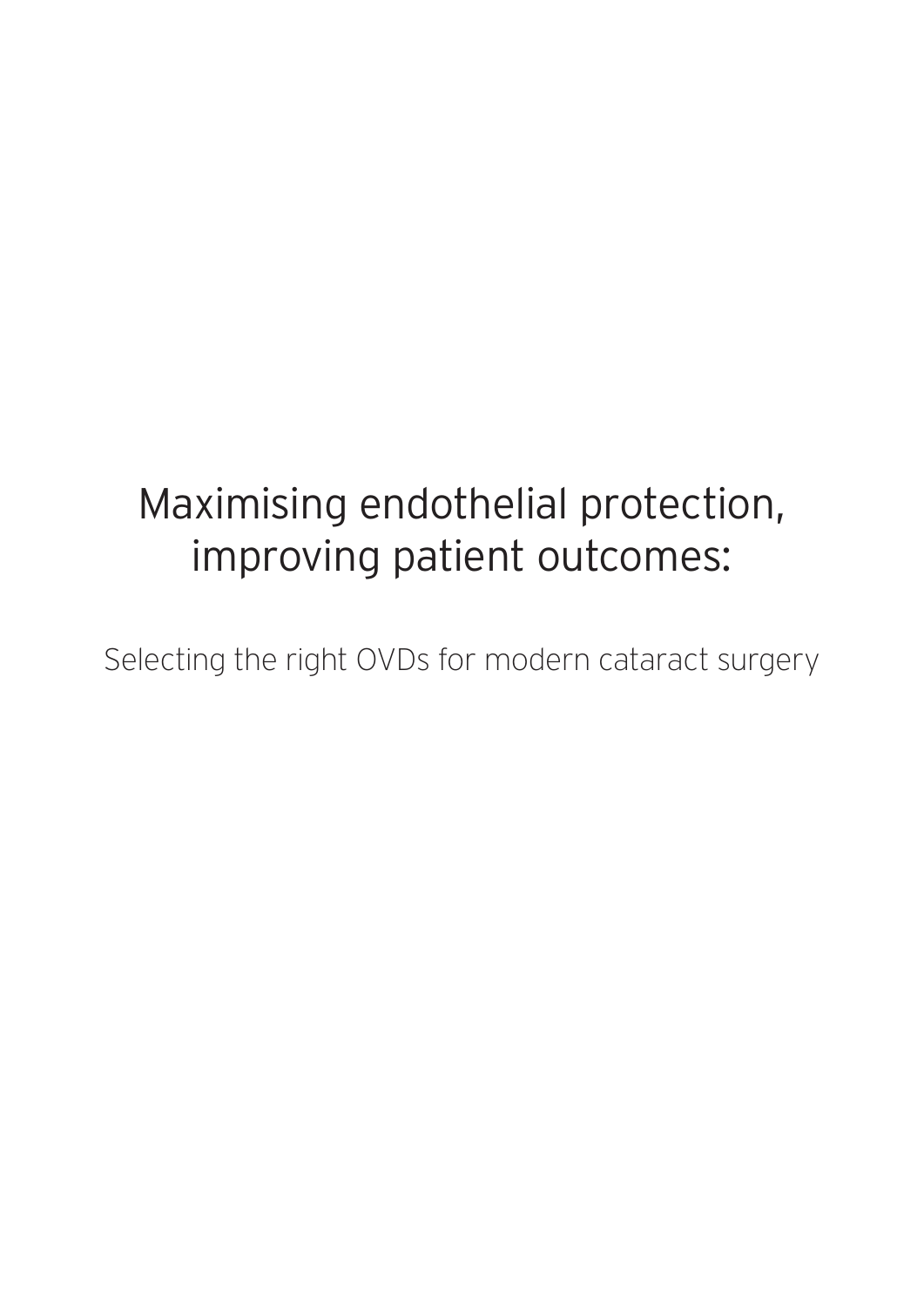## The phaco/OVD dilemma

Among the global ophthalmic surgical community, endothelial protection has long been recognised as essential to favourable patient outcomes of cataract surgery.

Through the use of Ophthalmic Viscosurgical Devices (OVDs), surgeons are able to achieve good levels of endothelial protection. Most modern OVDs perform well in their primary functions of maintaining the anterior chamber and protecting the endothelium, due to the manufacturers' selection of each OVD's viscosity and cohesion-dispersion properties that contribute positively to modern phaco techniques.

Phacoemulsification subjects the eye to heat, pressure and turbulence. Despite recent attempts by manufacturers to increase the efficiency and reduce the power of phaco equipment, there is still a need to further improve patient outcomes. Another avenue to reduce the risk of endothelial damage caused by phaco is through protection against the phaco-created unstable free radical molecules.

Rayner has explored products with improved free radical scavenging as well as increased dispersive properties to reduce endothelial cell loss. As leading ophthalmic surgeon Dr Steve Arshinoff, MD, FRCSC, comments:

*"During the turbulence of phacoemulsification and irrigation/aspiration, the enhanced retention of dispersive OVDs gives additional protection of the endothelial surface with the presence of a barrier layer of OVD".1* 

Given that in many countries there is no funding for pre or post-surgical endothelial cell counts, which would enable surgeons to assess the effect their surgeries have on the endothelium, it is critical that surgeons are able to distinguish among OVDs – to understand their contrasting properties and attributes. When a company, or a surgeon wants to change an OVD, it must be understood that some OVDs are better suited to certain surgical methods than others. However, careful OVD modification by the manufacturer can ensure that through subtle changes surgeons can adapt their techniques to a newer, similarly viscous, but more dispersive OVD, and thereby provide greater endothelial protection and, in turn, enhanced patient outcomes, while facilitating surgical techniques.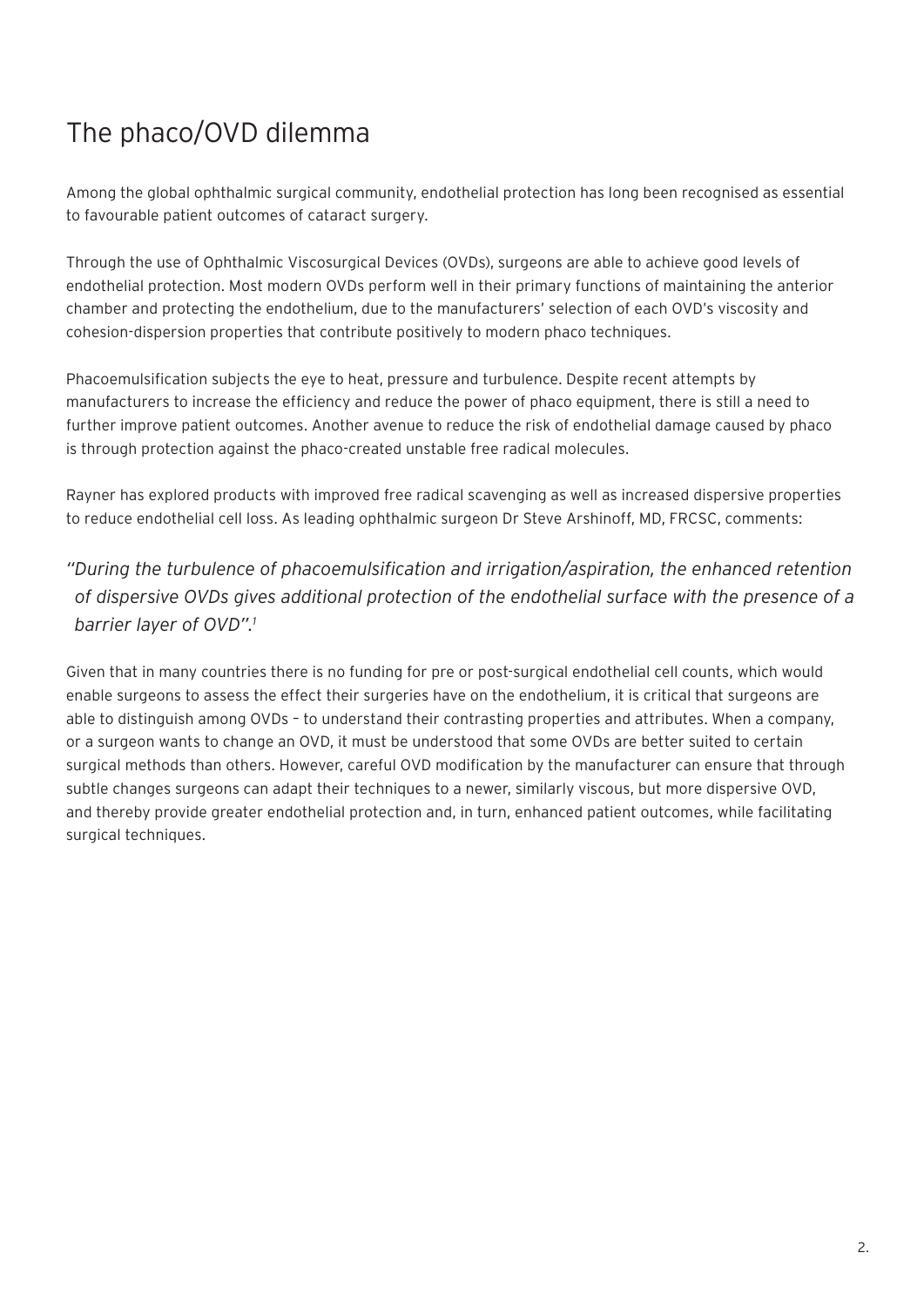### 1. Function and fragility: the corneal endothelium

Corneal endothelial health is critical to sustain corneal structure and clarity, without which the patient's vision becomes impaired.

Over time, endothelial cell density diminishes significantly, decreasing from 7,500 cells per mm<sup>2</sup> at birth to an average of 2,500-2,700 cells per mm<sup>2</sup> in older adults. After the age of 20, the normal rate of endothelial cell loss is approximately 0.5% per year – a process of reduction that is often accelerated by corneal disease, inflammation and surgical trauma. Damaged endothelial cells lack the capacity for self-repair, and when they die the remaining cells expand laterally and migrate, as needed, to cover the inner corneal surface. As they do so, they become less regular in size and shape and, over time, less able to support the fluid regulation function so vital to corneal clarity.

#### Heat, turbulence and free radical energy: the trauma of phacoemulsification

Cataract surgery is the single most common cause of endothelial cell loss. In standard phacoemulsification patients can lose up to 12% of endothelial cells, while in phakic / AC IOL implantations up to 20% can be lost.<sup>2</sup> As the tip of the phaco probe heats up during surgery, it can cause endothelial cell damage through mechanical turbulence, thermal and oxidative stress mechanisms.

Ultrasound energy used in phaco creates cavitation, which leads to the formulation of micro-bubbles in the aqueous environment. Once formed, around 75% of these bubbles implode, generating powerful shockwaves that radiate out from the tip of the phaco probe. Critically, the breaking of these micro-bubbles creates reactive free radicals, the most common of which is the hydroxyl radical, that cause profound and lasting damage to the corneal endothelium.

The link between cavitation and free radicals is well established.<sup>3</sup> Once formed, free radicals attack the nearest stable molecules and appropriate their electrons, in turn creating further molecular instability and triggering a chain reaction. This process can quickly escalate and cascade, resulting in widespread damage to the surrounding endothelial cells.

Clinical evidence has confirmed the impact of phacoemulsification on the endothelium, showing that free radicals are formed and may be a significant contributory factor in the development and severity of postoperative corneal oedema.<sup>4</sup> Indeed, in one study, routine uncomplicated phacoemulsification surgery demonstrated a 9% endothelial cell loss one year postoperatively.<sup>5</sup> Furthermore, a large study of 200 routine cataract procedures found an average of 18.41 % cell loss following phacoemulsification.<sup>6</sup>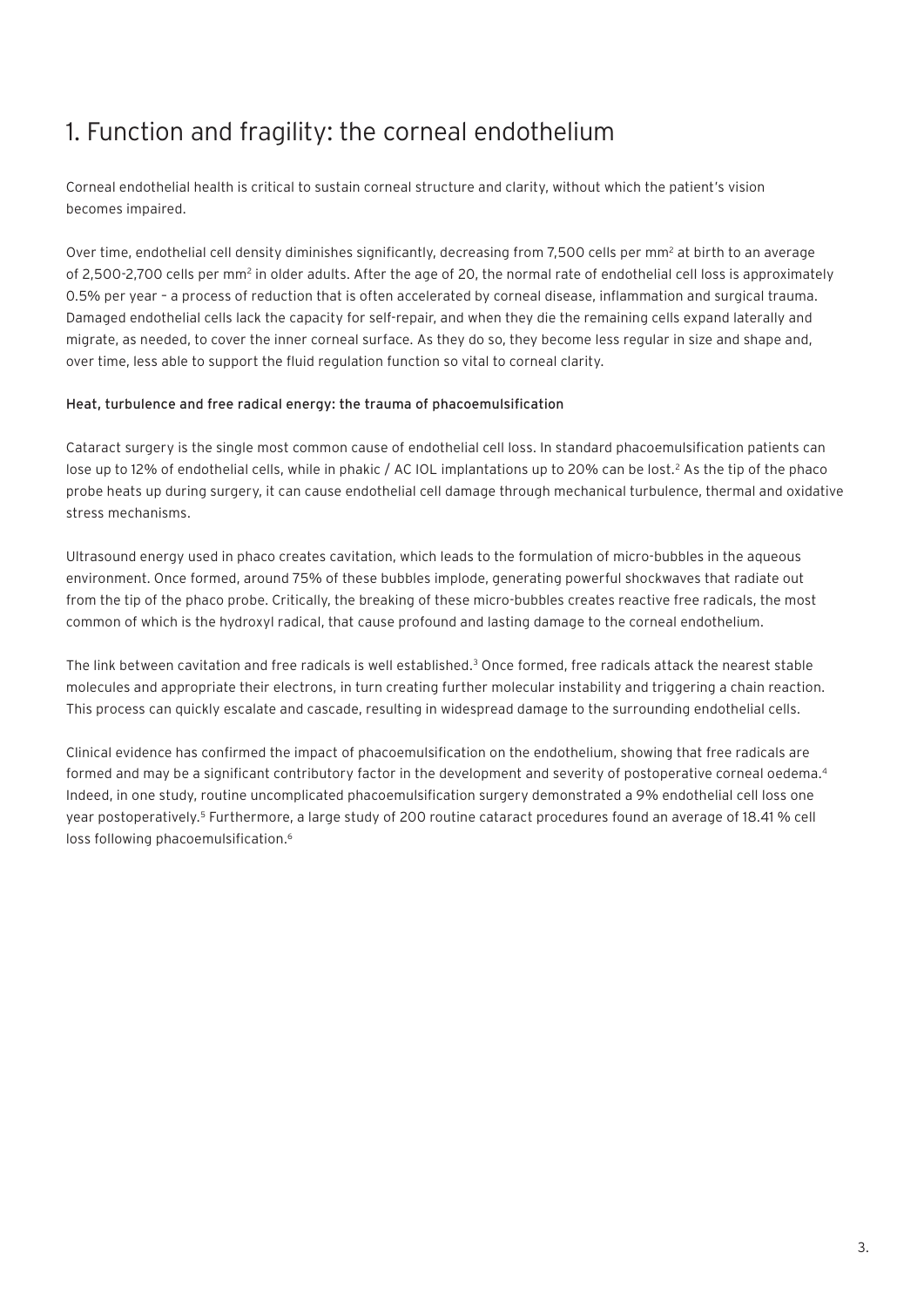### 2. Close scrutiny: the importance of checking endothelial health

In an ideal world, the specific measures undertaken during surgery to minimise endothelial cell loss should be informed by pre and postoperative assessment of the patient's endothelial cell counts.

Preoperative endothelial cell counts give the surgeon an opportunity to forewarn specific patients of potential for operative endothelial damage should their results prove marginal. This risk is particularly high among older patients and those with Fuchs' dystrophy or glaucoma.<sup>7</sup> Testing enables informed decisions about how surgery might be modified for these cases; for example, planning a better OVD strategy.

The case for postoperative endothelial assessment is also strong. One study shows that at one-to-five days after cataract extraction, a variable decrease in endothelial cell density is noted depending upon surgical trauma.<sup>8</sup> Postoperative endothelial cell density has been shown to decrease at an average rate of 2.5% per year for at least 10 years, which is five times the un-operated rate of decline.<sup>8</sup> Subtle decrease in the acuity of a pseudophake may be a sign of progressive endothelial cell loss and early corneal oedema, and not always early posterior capsular opacification.

### Best practice versus budgetary constraints

However, pre and postsurgical endothelial cell counts represent an aspirational best practice scenario that in reality can be very hard to implement. As Dr Steve Arshinoff observes:

*"The best practice is to do endothelial cell counts before and after surgery, say a few months later, and to monitor your surgical technique to see if you can improve what you're doing to decrease the loss of endothelial cells. The problem is that in many jurisdictions there is simply no funding for such testing, as everyone wants to pay as little as they can for cataract surgery. So in most places, people don't test endothelial cell health before or after surgery, beyond performing simple corneal pachymetry, if that."*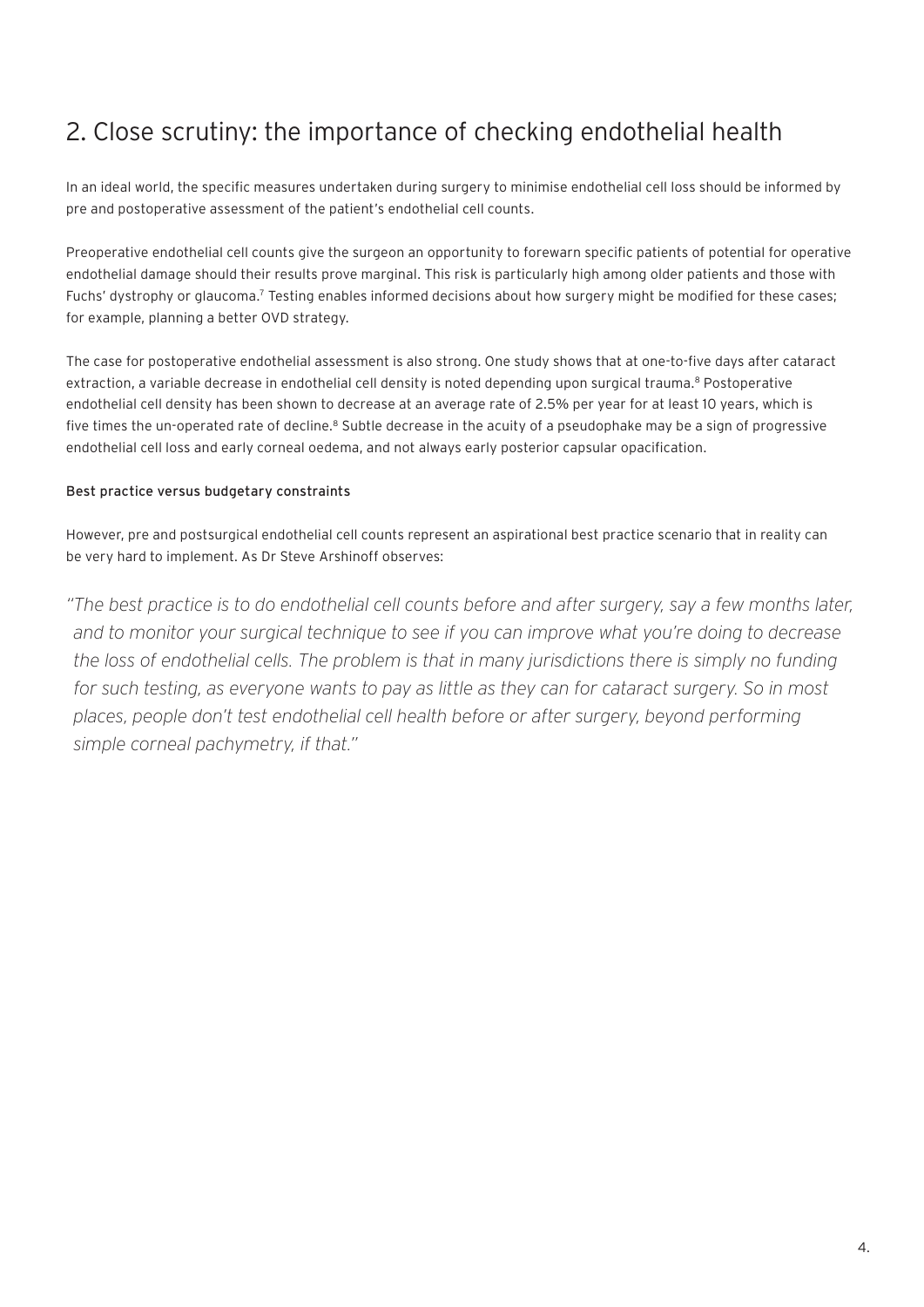### 3. Vital protection: the role of OVDs

Given the importance of the endothelium and its vulnerability to damage, the protection of this specialised corneal layer during surgery is paramount. OVDs currently offer the best form of defence against endothelial cell loss, and have come a long way since Sir Harold Ridley's first intraocular lens (IOL) implant in 1949 without any OVD. As is well documented, in the early days of intraocular lens implantation:

*"Surgeons used air, balanced salt solution, and the patient's plasma in cataract surgery to maintain space and to attempt to minimise contact of surgical instruments and the IOL with the corneal endothelium during intraocular lens implantation. Unfortunately, these substances lack sufficient viscosity and elasticity to prevent their escaping from large surgical wounds, often resulting in collapse of the anterior chamber at inopportune times."9*

Over the years, advances in ophthalmic science and research have led to important innovations in surgical methods and materials. Such innovations include the invention of the foldable lens, the development of phacoemulsification, and the use of OVDs to alleviate the risk of anterior chamber collapse and tissue damage from surgical procedures.

These developments have led to the creation of a range of high-performing OVDs that fulfil three key surgical functions:

- Intraoperative endothelial protection.
- Anterior chamber and capsular bag space maintenance.
- Ease of removal.

As we look to the future, we find that we can also look beyond the rheological properties of OVDs to enhance their performance. Enhanced free radical scavenging can provide additional endothelial protection. Of course, the NaHa substance used in many OVDs is itself a natural free radical scavenger. However, additional chemical scavenging can enhance protection against the damage caused by modern phaco techniques.

The problem, as Dr Arshinoff observes, is that "there is decreased attention altogether for everything to do with OVDs". From surgeon training through to corporate marketing, OVDs are often positioned as secondary to other more expensive devices, despite their primary role in facilitating surgery and making it safer.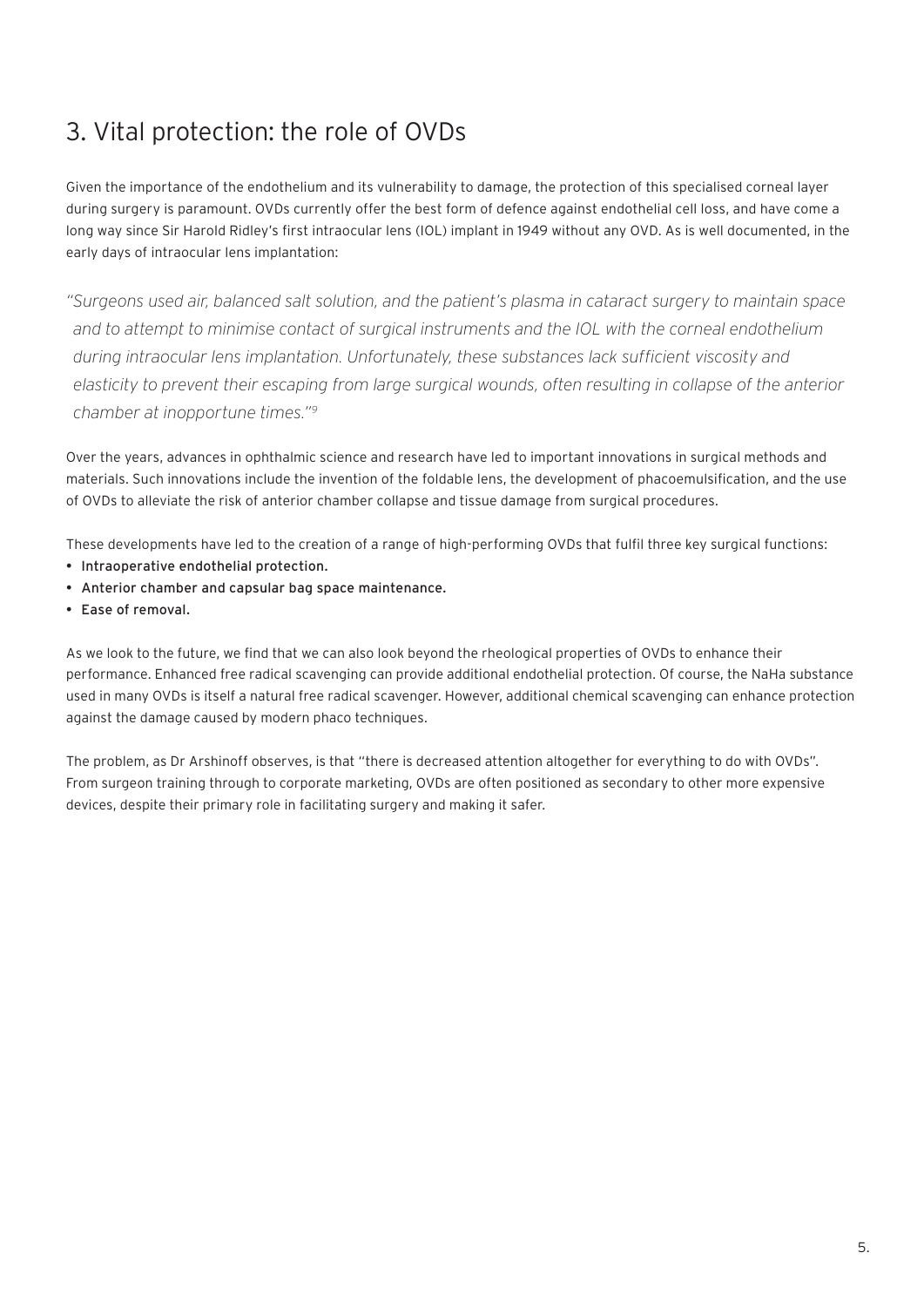### 4. Ophteis® FR Pro

In the current surgical landscape, discernment among OVDs is critical to the improvement of patient outcomes. Of those OVDs that are reasonably available, Rayner's Ophteis® FR Pro with Sorbitol is unique in offering the benefit of free radical scavenging that can make a palpable difference to endothelial protection.

Launched in April 2016, Ophteis® FR Pro with sorbitol is an innovative and viscous OVD designed to exceed core OVD requirements and enhance endothelial protection during surgery. In addition to a 2% NaHa, FR Pro contains 4% sorbitol, which is a known free radical scavenger that lends two additional free radical scavenging molecules to every NaHa chain.

Sorbitol is a naturally occurring sugar alcohol that is found in certain fruits like pears and plums and in aqueous humour, where it acts as a key corneal nutrient. It is a small, stable non-reactive molecule, which makes it a perfect free radical scavenger. Within FR Pro, it binds to NaHa chains and adds a vital layer of chemical protection to the OVD. As Dr Arshinoff remarks:

*"Of the OVDs that are available, FR Pro is the first in the world to take this approach. Does it offer an advantage? Well, it offers an advantage in that you have two mechanisms now – not just*  the physical presence of the OVD but the chemical presence of an item, a molecule, that will *scavenge to get rid of free radicals, so it offers more protection. And of course, the more corneal protection you have, the better."*

#### Other key product benefits of FR Pro include:

- Coating properties and more dispersive rheology ensure that FR Pro is retained longer than similar viscous cohesive OVDs on the endothelium during phacoemulsification.
- Creation of volume and space: Classified as a viscous cohesive, FR Pro balances the benefits of slightly reduced cohesion (compared to other viscous cohesive OVDs) with excellent space creation due to zero-shear viscosity.
- Clarity: Its higher refractive index compared to aqueous BSS, added to its viscous cohesive nature yield excellent visualisation through FR Pro.
- Ease of removal: Its cohesive nature allows for more efficient removal of FR Pro compared to more dispersive OVDs.

### Dr Arshinoff again:

*"Sorbitol makes this a more dispersive OVD, so it should stay in the eye longer than other OVDs during phaco surgery, assuming everything else is the same. Plus, for as long as the Sorbitol is there it will also scavenge free radicals, yielding a second or dual effect to remove free radicals and thereby protect the cornea. So it's an advantage."* 

The presence of Sorbitol also serves to stabilise the hyaluronic acid chain, which means FR Pro can be stored outside of a fridge. Whereas some other hyaluronate based OVDs have to be refrigerated to prevent the breakdown of hyaluronic acid molecules, FR Pro is stable at room temperature. So, if a package of FR Pro is deposited in a hospital receiving area over a weekend, or spends a long time in unrefrigerated transit, the product itself will not spoil.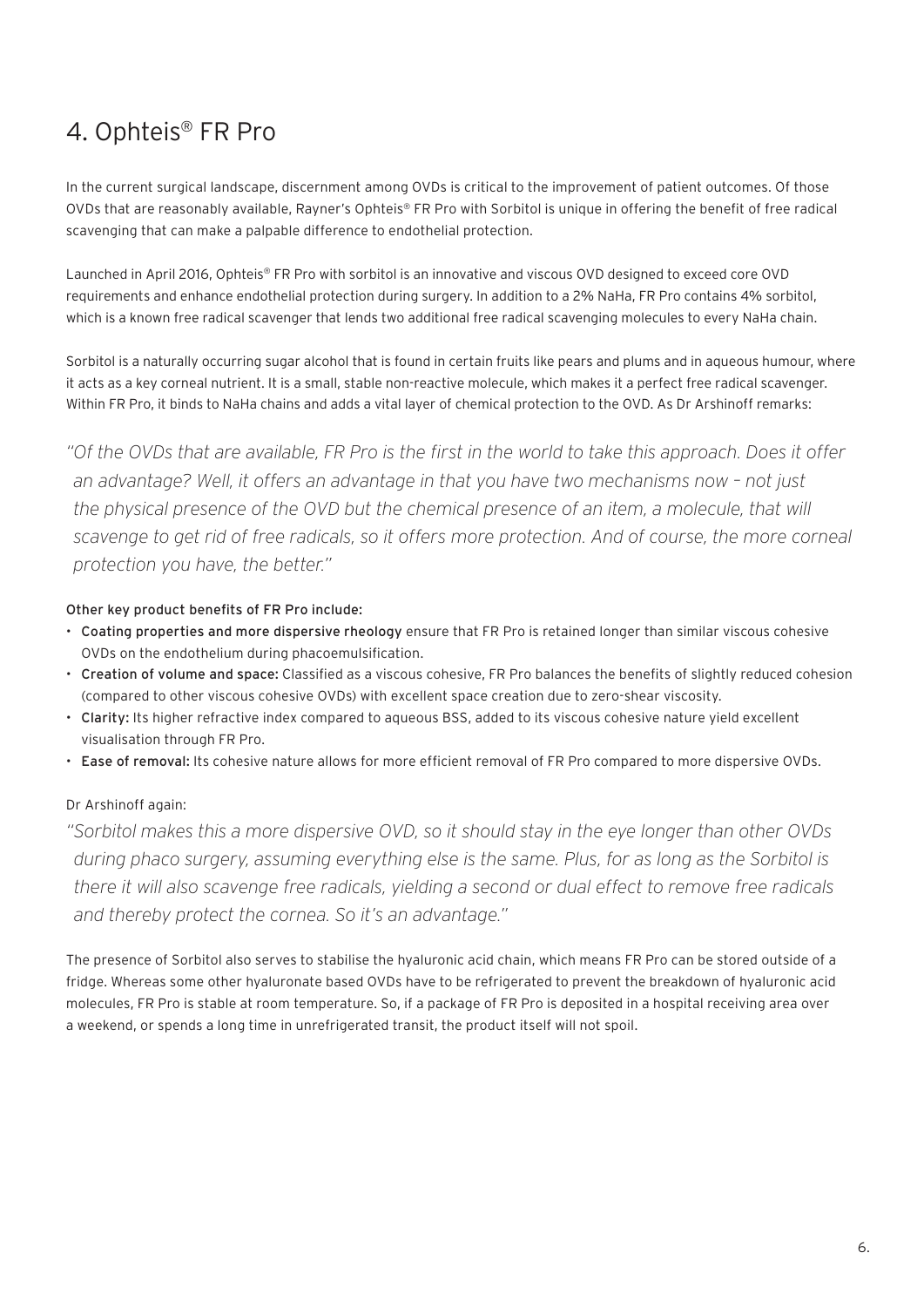#### Clinical and in vitro laboratory trials

In addition to expert endorsement, FR Pro has undergone several studies and trials since launch in 2016. Rayner conducted a product trial with 73 ophthalmic surgeons who compared the performance of FR Pro to their usual OVD. The results from the surgeons that responded showed that:

- 78% of surgeons who tried Ophteis FR Pro said they would recommend it
- 50% said it offered endothelial protection better than their existing product: – Cumulatively, 97% said "same" or "better"
- Furthermore, 96% said that "it creates and maintains a deep anterior chamber to [their] clinical satisfaction for the entire duration of the procedure" in the same way or better than their existing OVD
- And 44.2% said they saw an improvement in "visibly clearer corneas postoperatively"
	- 98% said "same" or "better" 10

In addition, in 2016 the University of Brighton, in collaboration with Dr Steve Arshinoff, carried out an in vitro laboratory study. Investigating cell viability, the study compared the cellular protection provided by FR Pro and other leading OVDs from free radical damage under phaco conditions. The results showed that during a three-second phaco exposure study, FR Pro showed greater overall average cell viability (28.4%) compared to the three tested market-leading OVDs (Figures  $1 \& 2$ ).<sup>11</sup>



#### Figure 1.

3T3 Cellular viability post 3 sec ultrasound time: 3t3 Cells were exposed to 3 second total ultrasound time at 60% power in linier chop mode. Cell viability was quantified using MTS assay. FR Pro provided the greatest level of cell protection significantly greater than Healon, OcuCoat and BSS.



#### Figure 2.

3T3 Cellular viability post 0, 1 & 3 sec ultrasound time: Cell viability and morphology where visually assessed using Calcein-AM staining. The results closely match that of the MTS assay supporting the quantitative analysis findings. FR Pro provided the best level of cellular morphological protection following all exposures, with typical healthy spread fibroblastic form. While all other OVDs presented with spherical or reduced morphology.